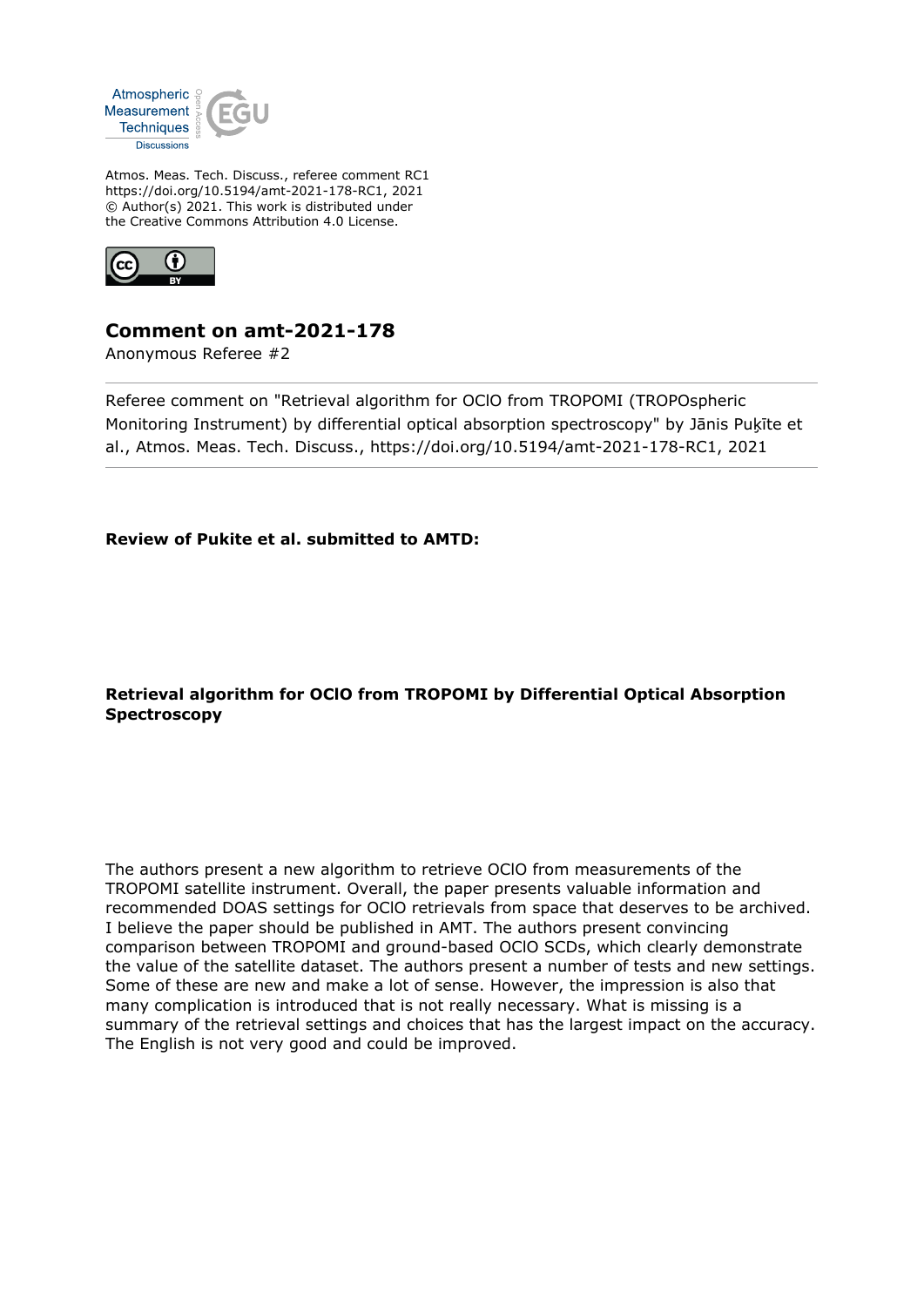### **-Retrieval settings: Section 2.1**

-Calibration: It is unclear whether it is performed on solar measurements or on mean radiance spectra. In the latter case, atmospheric SCDs should be fitted as part of the calibration step? The description in Appending A1.1-2 is unclear. I don't understand what is tau\_i and I\_i and what the proposed weighting (section A1.2) is supposed to solve.

-The sentence on l106 "The effect for this application is however negligible" is strange. Why introducing something in the text which has no effect?

-the description of the Ring effect is unclear. It is explained that Ring spectra are calculated at 2 Temperatures from the reference spectrum. Do you mean the reference for SZA 60-65°? If yes, I don't understand how it is calculated. Are the 4 Ring cross-sections fitted?

#### **-Section 2.2**

To help the reader, I suggest to add directly in Fig1 the indication of which days are expected to have enhanced OCIO or not. In Fig1 left, the marker "x10" should be "divided by 10"?

-Figure 3: it would make sense to show the standard error also or instead of the std (which is already shown in Fig1).

**-Section 3:** 

**-**the ground-based data are not analyzed using the same settings as used for TROPOMI. It is not fully clear to what extend and how this can explain the observed differences. E.g. in Fig6 left, there is a clear offset of  $\sim$ 1e13 cm-2 between TROPOMI and ground-based data for low SZA. Is this related to different DOAS settings, sampling bias, other? Please discuss this in the text.